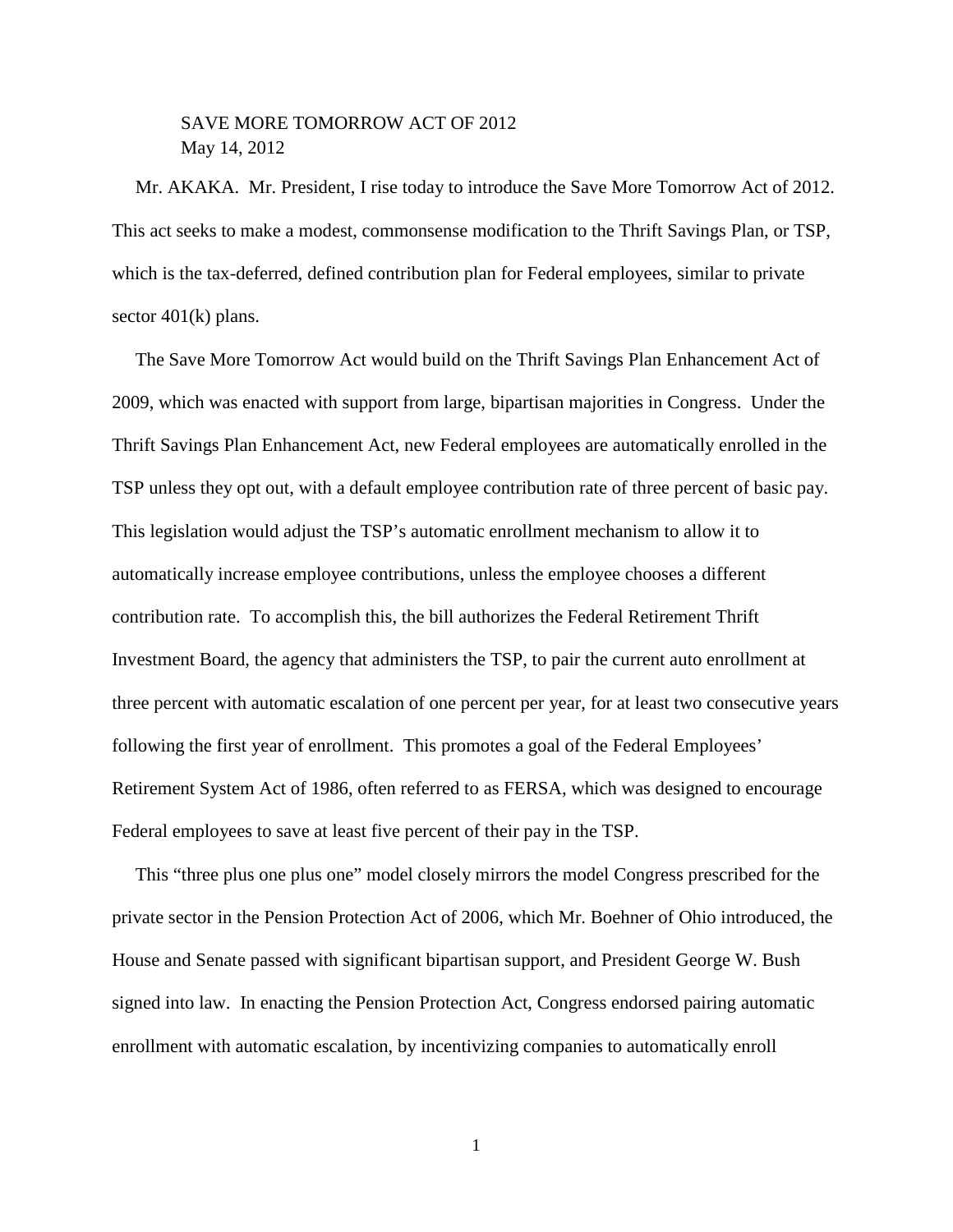employees in 401(k) plans at no less than a three percent savings rate, and automatically escalate that rate by at least one percent for at least three years.

 This act is informed by rigorous oversight I have conducted as Chairman of the Subcommittee on Oversight of Government Management, the Federal Workforce, and the District of Columbia. For example, at a recent Subcommittee hearing, Dr. Brigitte Madrian, a Harvard Kennedy School professor and leading expert on employer-sponsored retirement savings plans, stated, "the evidence from the private sector is that automatic escalation is, in fact, extremely effective at increasing employee savings rates. And you asked specifically is this [automatic escalation] something that should be considered for the Thrift Savings Plan, and I would say absolutely."

 To preempt any possible misconceptions or misunderstandings that may arise regarding this act, I want to be clear from the outset about which employees the Save More Tomorrow Act applies to, and the voluntary nature of the bill. Since this act builds on the statutory framework established by the Thrift Savings Enhancement Act, it only applies to newly-hired Federal employees who are eligible to participate in the TSP's automatic enrollment feature. Additionally, just like the TSP's auto enrollment feature, auto escalation authorized by this act would be voluntary, and allow participants to terminate default contributions, or change contribution rates, at any time.

 This bill has a limited, targeted scope. It would increase the savings only of the small percentage of new employees who enroll in the TSP, but do not raise their contribution rate enough to reach the goal Congress established with FERSA of having most Federal employees contributing at least five percent of basic pay. Under the Thrift Savings Plan Enhancement Act, an impressive 97.2 percent of new Federal employees are enrolling in the TSP - 82,632 Federal

2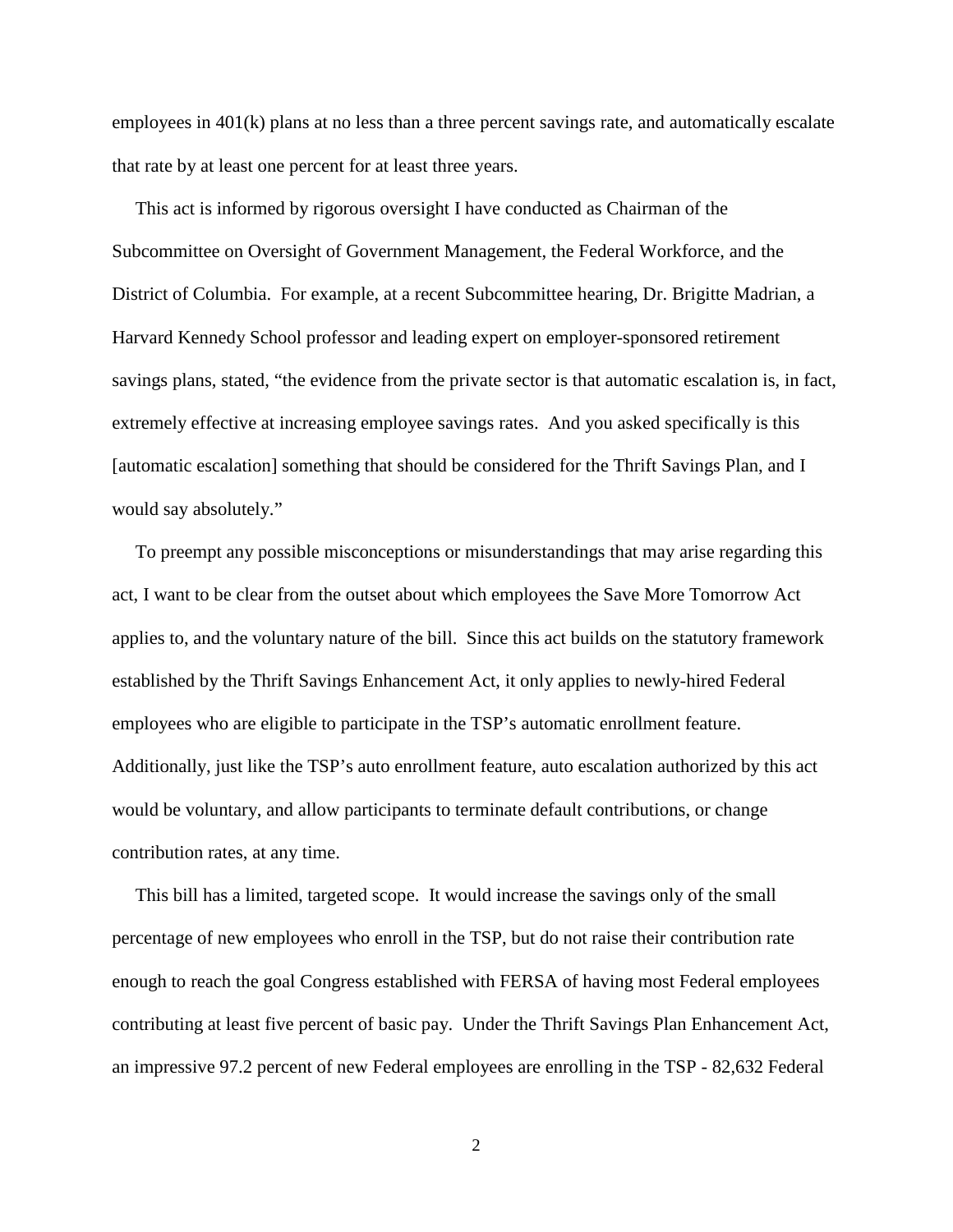employees have been automatically enrolled in the TSP since the practice began in August 2010. Most of those employees increase their contributions far above the default rate of three percent. These enrollees boast an average TSP savings rate of 12.1 percent. Currently, only about nine percent of employees in the Federal Employee Retirement System enrolled in the TSP contribute less than five percent.

 Of course, one must not confuse this act's limited scope with the potential benefits. From the most recent survey of TSP participants, we know that just like in the private sector, low-income workers who can least afford to forgo matching contributions are the most likely to do so. Lower-income Federal employees are more than twice as likely as higher-income employees to cite automatic enrollment as the reason they are contributing to the TSP. Many employees who contribute less than five percent are not even aware of the benefits of increasing the amount they save – 18 percent of this group reported they did not contribute five percent because they were unaware agencies matched contributions dollar-for-dollar on the first three percent of basic pay, and 50 cents on the dollar for the next two percent.

 Today's Federal workers must plan carefully to ensure their retirement security. Fortunately, the vast majority of the Federal employees are responsibly saving for retirement, exhibiting average savings rate that are far greater than the private sector. However, I am concerned that the most financially vulnerable Federal employees, individuals earning less than \$25,000 a year, are saving at a lower rate that will hinder their ability to retire with dignity. We should build on the success of the Thrift Savings Plan Enhancement Act by making it as easy as possible for employees to increase their contributions.

 The Save More Tomorrow Act is a limited, yet effective legislative response to do just this. Informed by rigorous data from real world experiences in the private sector, this act represents

3